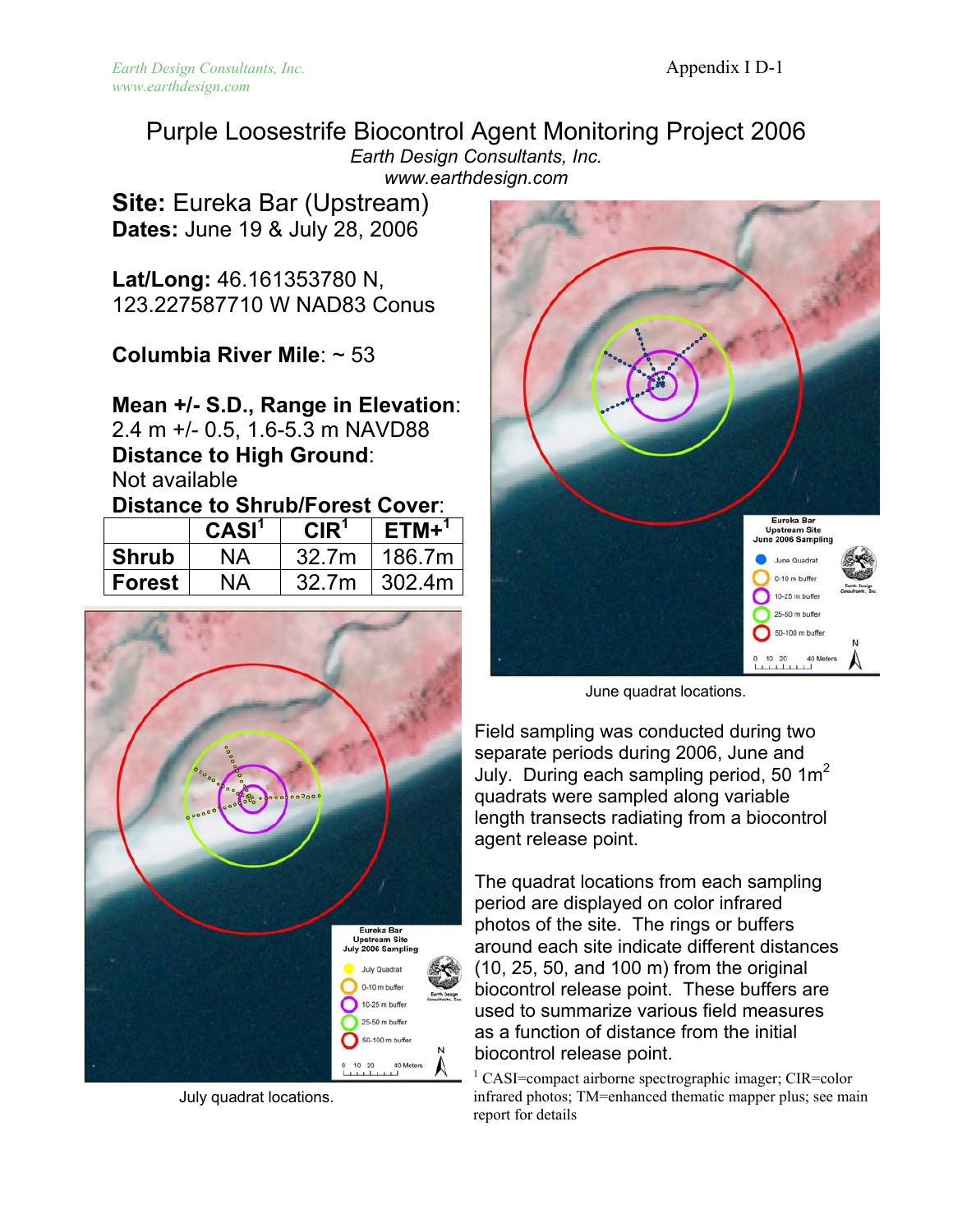Observations of the presence and number of biocontrol agents including *Galerucella pusilla* (GAPU), *G. calmariensis* (GACA), *Hylobius transversovittatus* (HYTR), and *Nanophyes marmoratus* (NAMA), were made. We also observed the percent damage caused by the biocontrol agents, the number of new and old purple loosestrife (*Lythrum salicaria*), and noted other plant damage.

We created a digital elevation model (DEM) for each site using points collected using RTK (real time kinematic) GPS. Elevation was measured to within 2cm accuracy at approximately 200 points around the initial biocontrol release point during the RTK data collection and a grid was then created from this data. We used this DEM to assign elevation values to each quadrat. These elevations will be used to examine tidal inundation and relationships between biocontrol agent success and elevation.

## Site Summaries for each month

In the following tables, variables measured during the field sampling are summarized by sampling period (June or July). Shown are the average, minimum, and maximum values for measures of biocontrol agent presence and damage, along with the number of new and old purple loosestrife stems averaged over the total number of quadrats sampled in either the June or July period.

|                  | <b>Adult</b><br>Galerucella pusilla | Galerucella calmariensis<br><b>Adult</b> | Galerucella nymphaeae<br>Adult | Egg<br>Galerucella | Larvae<br>Galerucella | Damage<br>Galerucella<br>ಸಿ | Damage<br>transversovittatus<br>% Hylobius | Nanophyes marmoratus<br>Adult | Other Herbivore Damage | Stem Number<br>New<br>Z | New Stem Length (cm) | Stem Number<br>$rac{1}{\sqrt{2}}$ |
|------------------|-------------------------------------|------------------------------------------|--------------------------------|--------------------|-----------------------|-----------------------------|--------------------------------------------|-------------------------------|------------------------|-------------------------|----------------------|-----------------------------------|
| June             |                                     |                                          |                                |                    |                       |                             |                                            |                               |                        |                         |                      |                                   |
| mean             | 0                                   | 0                                        | 0                              | 0                  | 0                     | 0                           |                                            |                               |                        | 22                      | 75                   | 10                                |
| st dev           | 0                                   | 0                                        | 0                              | 1                  | 1                     | 0                           |                                            |                               |                        | 17                      | 33                   | 10                                |
| $\overline{min}$ | 0                                   | 0                                        | 0                              | 0                  | 0                     | 0                           |                                            |                               |                        | 0                       | 9                    | $\overline{0}$                    |
| max              | 0                                   | 0                                        | 0                              | 4                  | 3                     |                             |                                            |                               |                        | 60                      | $\overline{173}$     | 40                                |
| proport          | 0/50                                | 0/50                                     | 0/50                           | 3/50               | 4/50                  | 11/50                       | 0/50                                       | 3/50                          | 12/50                  | 3/50                    |                      | 11/50                             |
| $\frac{0}{6}$    | $\mathbf 0$                         | 0                                        | 0                              | 6                  | 8                     | 22                          | 0                                          | 6                             | 24                     | 0                       |                      | $\pmb{0}$                         |
| July             |                                     |                                          |                                |                    |                       |                             |                                            |                               |                        |                         |                      |                                   |
| mean             | 0                                   | 0                                        | 0                              | 0                  | 0                     | 0                           |                                            |                               |                        | 18                      | 125                  | 5                                 |
| st dev           | $\overline{0}$                      | 0                                        | $\overline{0}$                 | 0                  | $\overline{0}$        | $\overline{0}$              |                                            |                               |                        | $\overline{16}$         | $\overline{38}$      | $\overline{6}$                    |
| $\overline{min}$ | $\overline{0}$                      | $\overline{0}$                           | O                              | $\overline{0}$     | $\overline{0}$        | $\overline{0}$              |                                            |                               |                        | 0                       | $\overline{20}$      | $\overline{0}$                    |
| max              | 0                                   | 0                                        | 0                              | 0                  | $\overline{0}$        |                             |                                            |                               |                        | $\overline{81}$         | 205                  | $\overline{27}$                   |
| proport          | 0/50                                | 0/50                                     | 0/50                           | 0/50               | 0/50                  | 5/50                        | 0/50                                       | 0/50                          | 19/50                  | 44/50                   |                      | 33/50                             |
| $\frac{0}{6}$    | 0                                   | 0                                        | 0                              | 0                  | 0                     | 100                         | 0                                          | 0                             | 38                     | 88                      |                      | 66                                |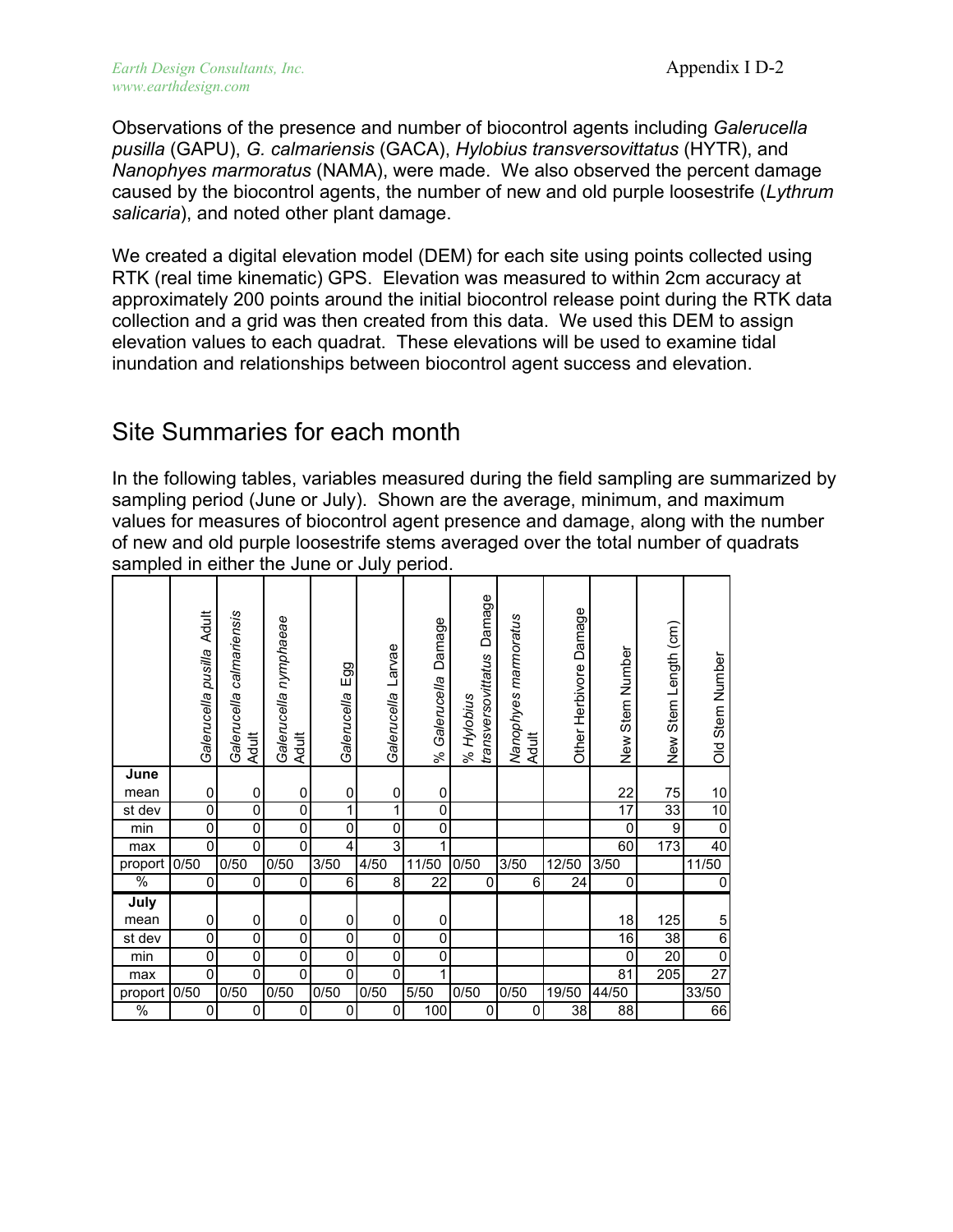# Relationship between elevation, biocontrol agents, and *L. salicaria*

Correlations between quadrat elevation, biocontrol agent measures, and the number of purple loosestrife stems are presented in the tables below. Only those quadrats for which an elevation value was available from RTK data are included in these correlations. Variables for which the Pearson correlation value is "(a)" indicate no correlation because one of the variables was constant. Significant correlations are indicated with a single asterisk (\*) at 0.05 level (2 tailed significance) and a double asterisk (\*\*) at the 0.01 level (2 tailed). Scatter plots of statistically significant correlations are also displayed.

|      |                 |     | adult<br>n.<br>O<br># |     | adult<br>◁<br>O<br># |     | adult<br>⋖<br>CŨ<br>$\ddot{}$ | SS<br>Ĕä<br>egg<br>⋖<br>O<br># | θě<br>దె<br>O<br># | damage<br>⋖<br>O<br>వి | adults<br>AMA<br>Ź<br># | damage<br>$\alpha$<br>వి | stems<br>new<br># | stems<br>긍<br># |
|------|-----------------|-----|-----------------------|-----|----------------------|-----|-------------------------------|--------------------------------|--------------------|------------------------|-------------------------|--------------------------|-------------------|-----------------|
| June | Correlation     | (a) |                       | (a) |                      | (a) |                               | 0.085                          | 0.092              | 0.005                  | 0.237                   | (a)                      | 0.135             | $-0.111$        |
|      | Sig. (2-tailed) |     |                       |     |                      |     |                               | 0.559                          | 0.525              | 0.971                  | 0.097                   |                          | 0.349             | 0.444           |
|      |                 |     | 50                    |     | 50                   |     | 50                            | 50                             | 50                 | 50                     | 50                      | 50                       | 50                | 50              |
| July | Correlation     | (a) |                       | (a) |                      | (a) |                               | (a)                            | (a)                | .293(*)                | (a)                     | $-0.01$                  | (a)               | $-0.008$        |
|      | Sig. (2-tailed) |     |                       |     |                      |     |                               |                                |                    | 0.039                  |                         | 0.947                    |                   | 0.955           |
|      |                 |     | 50                    |     | 50                   |     | 50                            | 50                             | 50                 | 50 <sub>0</sub>        | 50                      | 50                       | 50                | 50              |

#### **Correlations between these field variables and quadrat elevation were significant at the 0.05 level at this site:**



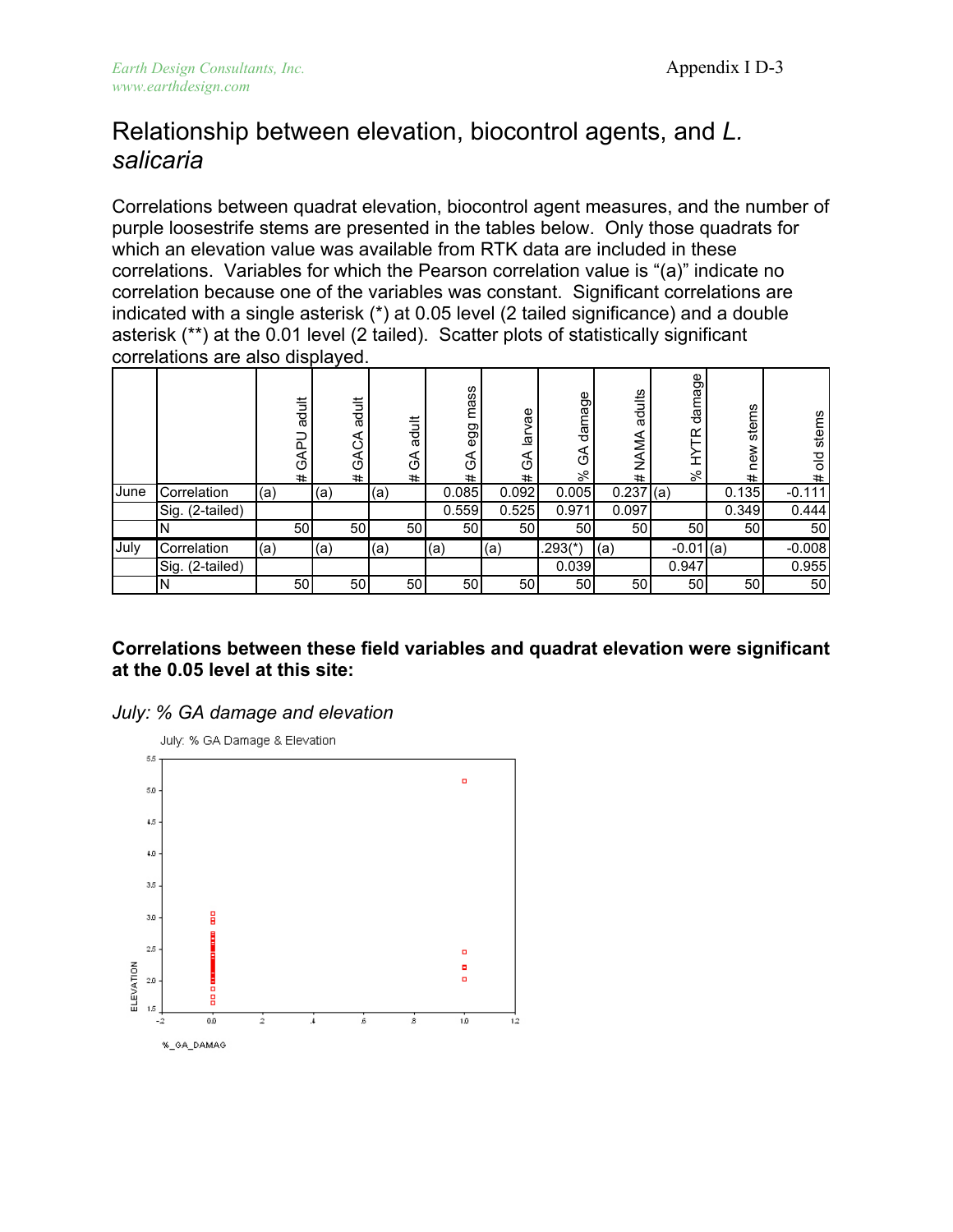## Buffered Distance Summaries:

In the following tables, variables measured during the field sampling are summarized for June and July by distance from the initial biocontrol release point. Shown are the average, minimum, and maximum values for measures of biocontrol agent presence and damage, along with the number of new and old purple loosestrife stems averaged over the total number of quadrats within each distance buffer (i.e. ring or donut) sampled in either the June or July period.

|                 | June          | Galerucella pusilla Adult | Galerucella calmariensis<br>Adult | Galerucella nymphaeae<br><b>Adult</b> | Egg<br>Galerucella | Larvae<br>Galerucella | Damage<br>Galerucella<br>$\%$ | Damage<br>transversovittatus<br>% Hylobius | Nanophyes marmoratus<br><b>Adult</b> | Other Herbivore Damage | Stem Number<br>New | Stem Length (cm)<br>New | Old Stem Number |
|-----------------|---------------|---------------------------|-----------------------------------|---------------------------------------|--------------------|-----------------------|-------------------------------|--------------------------------------------|--------------------------------------|------------------------|--------------------|-------------------------|-----------------|
| 10 <sub>m</sub> | mean          | $\overline{0}$            | $\overline{0}$                    | $\overline{0}$                        | $\overline{0}$     | $\overline{0}$        | $\overline{0}$                | $\overline{0}$                             | $\overline{0}$                       |                        | $\overline{13}$    | 64                      | $6\overline{6}$ |
|                 | st dev        | $\mathsf 0$               | 0                                 | $\mathbf 0$                           | 0                  | 0                     | 0                             | 0                                          | 0                                    |                        | 10                 | 23                      | $\overline{5}$  |
|                 | min           | $\pmb{0}$                 | $\overline{0}$                    | $\overline{0}$                        | 0                  | 0                     | $\overline{0}$                | 0                                          | 0                                    | $\pmb{0}$              | $\overline{2}$     | $\overline{22}$         | $\overline{0}$  |
|                 | max           | 0                         | 0                                 | $\pmb{0}$                             | 0                  | $\overline{0}$        | 0                             | 0                                          | 1                                    | 0                      | 32                 | 150                     | 17              |
|                 | proport       | 0/11                      | 0/11                              | 0/11                                  | 0/11               | 0/11                  | 0/11                          | 0/11                                       | 1/11                                 | 2/11                   | 11/11              |                         | 10/11           |
|                 | $\frac{1}{2}$ | 0                         | 0                                 | 0                                     | 0                  | 0                     | 0                             | $\boldsymbol{0}$                           | 9                                    | 18                     | 100                |                         | 91              |
| 25 <sub>m</sub> | mean          | 0                         | 0                                 | $\pmb{0}$                             | 0                  | 0                     | 0                             | 0                                          | 0                                    |                        | 27                 | 65                      | $\overline{10}$ |
|                 | st dev        | $\pmb{0}$                 | $\overline{0}$                    | $\overline{0}$                        | 1                  | $\mathbf{1}$          | 0                             | 0                                          | 0                                    |                        | 20                 | $\overline{31}$         | 12              |
|                 | min           | $\pmb{0}$                 | $\overline{0}$                    | $\overline{0}$                        | 0                  | 0                     | 0                             | 0                                          | 0                                    | $\pmb{0}$              | 4                  | 9                       | $\overline{0}$  |
|                 | max           | 0                         | $\overline{0}$                    | 0                                     | 4                  | $\overline{3}$        | 1                             | 0                                          | 1                                    | 0                      | 60                 | 134                     | 40              |
|                 | proport       | 0/14                      | 0/14                              | 0/14                                  | 2/14               | 3/14                  | 5/14                          | 0/14                                       | 2/14                                 | 4/14                   | 14/14              |                         | 9/14            |
|                 | $\%$          | 0                         | 0                                 | 0                                     | 14                 | 21                    | 36 0                          |                                            | 14                                   | 29                     | 100                |                         | 64              |
| 50 m            | mean          | 0                         | 0                                 | 0                                     | 0                  | 0                     | 0                             | 0                                          | 0                                    | 0                      | $\overline{23}$    | 85                      | $\overline{11}$ |
|                 | st dev        | $\pmb{0}$                 | $\overline{0}$                    | $\overline{0}$                        | 1                  | 0                     | 0                             | 0                                          | 0                                    | $\overline{0}$         | 16                 | $\overline{35}$         | $\overline{9}$  |
|                 | min           | $\pmb{0}$                 | 0                                 | 0                                     | 0                  | 0                     | 0                             | 0                                          | 0                                    | 0                      | 0                  | 11                      | $\overline{0}$  |
|                 | max           | 0                         | $\overline{0}$                    | $\mathbf 0$                           | 3                  | $\overline{2}$        | 1                             | 0                                          | 0                                    | $\overline{0}$         | $\overline{58}$    | 173                     | $\overline{34}$ |
|                 | proport       | 0/25                      | 0/25                              | 0/25                                  | 1/25               | 1/25                  | 6/25                          | 0/25                                       | 0/25                                 | 6/25                   | 22/25              |                         | 20/25           |
|                 | $\frac{1}{2}$ | 0                         | 0                                 | 0                                     | 4                  | 4                     | 24                            | 0                                          | 0                                    | 24                     | 88                 |                         | 80              |

No quadrats fell in the 100 m buffer area during the June 2006 sampling.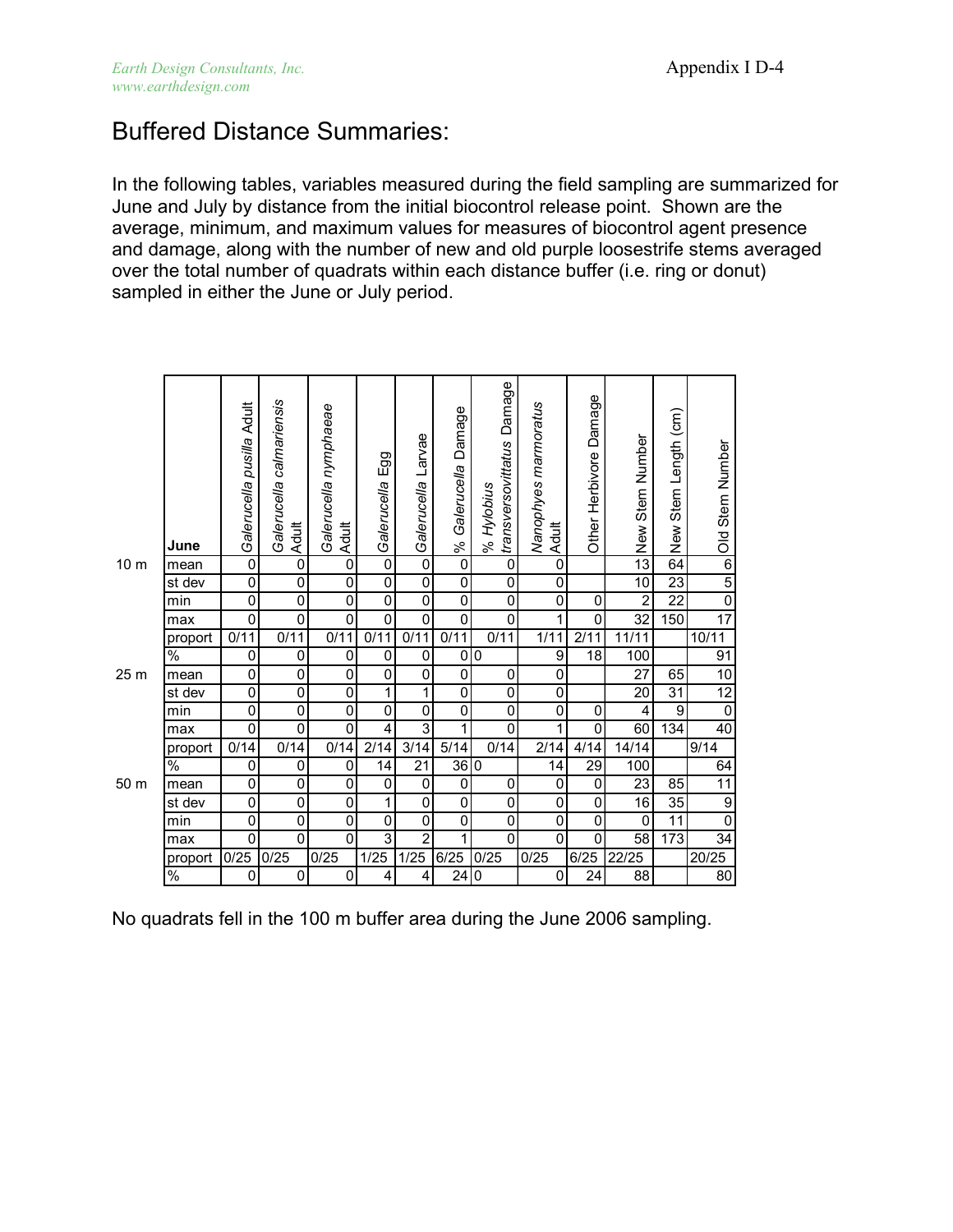|                 | July          | Galerucella pusilla Adult | Galerucella calmariensis<br><b>Adult</b> | Galerucella nymphaeae<br>Adult | Egg<br>Galerucella | Galerucella Larvae | Damage<br>Galerucella<br>$\frac{8}{3}$ | Damage<br>transversovittatus<br>% Hylobius | Nanophyes marmoratus<br>Adult | Other Herbivore Damage | Stem Number<br>New | Stem Length (cm)<br>New | Old Stem Number  |
|-----------------|---------------|---------------------------|------------------------------------------|--------------------------------|--------------------|--------------------|----------------------------------------|--------------------------------------------|-------------------------------|------------------------|--------------------|-------------------------|------------------|
| 10 <sub>m</sub> | mean          | $\overline{0}$            | $\overline{0}$                           | $\overline{0}$                 | $\overline{0}$     | $\overline{0}$     | $\overline{0}$                         |                                            |                               |                        | 19                 | $\overline{124}$        | $\overline{4}$   |
|                 | st dev        | $\overline{0}$            | $\overline{0}$                           | 0                              | $\mathbf 0$        | $\overline{0}$     | $\pmb{0}$                              |                                            |                               |                        | 11                 | $\overline{31}$         | $\overline{3}$   |
|                 | min           | $\overline{0}$            | 0                                        | 0                              | $\overline{0}$     | $\overline{0}$     | $\mathbf 0$                            |                                            |                               |                        | $\overline{2}$     | $\overline{27}$         | $\overline{0}$   |
|                 | max           | $\mathsf 0$               | 0                                        | $\overline{0}$                 | $\overline{0}$     | $\overline{0}$     | 1                                      |                                            |                               |                        | 44                 | 200                     | $\overline{9}$   |
|                 | proport       | $\overline{0/10}$         | $\overline{0/10}$                        | 0/10                           | 0/10               | $0/\overline{10}$  | 2/10                                   | 0/10                                       | 0/10                          |                        | 1/10 10/10         |                         | 7/10             |
|                 | $\frac{1}{2}$ | $\mathsf 0$               | 0                                        | $\mathbf 0$                    | $\mathbf 0$        | 0                  | 20                                     | 0                                          | 0                             | 10                     | 100                |                         | $\overline{70}$  |
| 25 m            | mean          | $\pmb{0}$                 | 0                                        | 0                              | $\overline{0}$     | $\overline{0}$     | 0                                      |                                            |                               |                        | $\overline{15}$    | $\overline{118}$        | $\overline{5}$   |
|                 | st dev        | $\pmb{0}$                 | 0                                        | $\overline{0}$                 | $\overline{0}$     | $\overline{0}$     | $\pmb{0}$                              |                                            |                               |                        | 13                 | $\overline{37}$         | $\overline{7}$   |
|                 | min           | 0                         | 0                                        | 0                              | $\overline{0}$     | $\overline{0}$     | 0                                      |                                            |                               |                        | 0                  | $\overline{30}$         | $\overline{0}$   |
|                 | max           | $\overline{0}$            | 0                                        | 0                              | $\overline{0}$     | $\overline{0}$     | 1                                      |                                            |                               |                        | 43                 | 180                     | $\overline{24}$  |
|                 | proport       | $\overline{0/15}$         | $\overline{0/15}$                        | 0/15                           | 0/15               | 0/15               | 1/15                                   | 0/15                                       | 0/15                          |                        | 7/15 14/15         |                         | 9/15             |
|                 | $\frac{0}{6}$ | 0                         | 0                                        | 0                              | $\mathbf 0$        | $\overline{0}$     | $\overline{7}$                         | $\Omega$                                   | 0                             | 47                     | 93                 |                         | 60               |
| 50 m            | mean          | 0                         | 0                                        | 0                              | $\overline{0}$     | 0                  | 0                                      |                                            |                               |                        | 20                 | 130                     | $\overline{5}$   |
|                 | st dev        | $\pmb{0}$                 | 0                                        | 0                              | $\mathbf 0$        | $\overline{0}$     | $\mathbf 0$                            |                                            |                               |                        | 20                 | 42                      | $\overline{7}$   |
|                 | min           | $\overline{0}$            | $\overline{0}$                           | $\overline{0}$                 | $\overline{0}$     | $\overline{0}$     | $\overline{0}$                         |                                            |                               |                        | $\overline{0}$     | $\overline{20}$         | $\overline{0}$   |
|                 | max           | 0                         | 0                                        | $\overline{0}$                 | $\overline{0}$     | $\overline{0}$     | 1                                      |                                            |                               |                        | $\overline{81}$    | $\overline{205}$        | $\overline{27}$  |
|                 | proport       | 0/24                      | 0/24                                     | 0/24                           | 0/24               | $\overline{0/24}$  | 2/24                                   | $\overline{0/24}$                          | 0/24                          | 11/24                  | 19/24              |                         | 16/24            |
|                 | %             | 0                         | 0                                        | 0                              | 0                  | 0                  | 8                                      | 0                                          | 0                             | 46                     | 79                 |                         | 67               |
| 100 m           | mean          | $\mathbf 0$               | 0                                        | 0                              | 0                  | 0                  | $\mathbf 0$                            |                                            |                               |                        | 19                 | 109                     | 8                |
|                 | st dev        | 0                         | $\overline{0}$                           | $\overline{0}$                 | $\overline{0}$     | $\overline{0}$     | 0                                      |                                            |                               |                        |                    | $\overline{34}$         |                  |
|                 | min           | 0                         | 0                                        | 0                              | $\overline{0}$     | $\overline{0}$     | $\pmb{0}$                              |                                            |                               |                        | 19                 | 63                      | $\overline{8}$   |
|                 | max           | $\overline{0}$            | $\overline{0}$                           | $\overline{0}$                 | $\overline{0}$     | $\overline{0}$     | $\overline{0}$                         |                                            |                               |                        | $\overline{19}$    | 157                     | $\overline{8}$   |
|                 | proport       | $\overline{0/1}$          | $\overline{0/1}$                         | 0/1                            | 0/1                | $\overline{0/1}$   | $\overline{0/1}$                       | $\overline{0/1}$                           | 0/1                           | 0/1                    | $\overline{1/1}$   |                         | $\overline{1/1}$ |
|                 | $\frac{1}{2}$ | 0                         | 0                                        | $\overline{0}$                 | 0                  | 0                  | 0                                      | $\mathbf 0$                                | 0                             | 0                      | 100                |                         | 100              |

### Tide Summary

| NAVD88, meters |                                                    | June | July |
|----------------|----------------------------------------------------|------|------|
| >3.2           | >Highest Tide                                      | 4    | 2    |
|                | MHHW to Highest                                    |      |      |
| 2.77 to 3.1    | Tide                                               | 6    | 6    |
| $1.55$ to      |                                                    |      |      |
| 2.76           | MSL to MHHW                                        | 90   | 92   |
| $0.22$ to      |                                                    |      |      |
| 1.54           | <b>MLLW to MSL</b>                                 |      | U    |
| $-0.33$ to     |                                                    |      |      |
| 0.21           | Lowest to MLLW                                     |      |      |
| $<-0.34$       | <lowest td="" tide<=""><td></td><td></td></lowest> |      |      |

The table above presents the percentage of quadrats sampled during June or July that have elevations that are either above the highest tide water level, between MHHW and the highest tide, between MSL and MHHW, between MLLW and MSL, between MSL